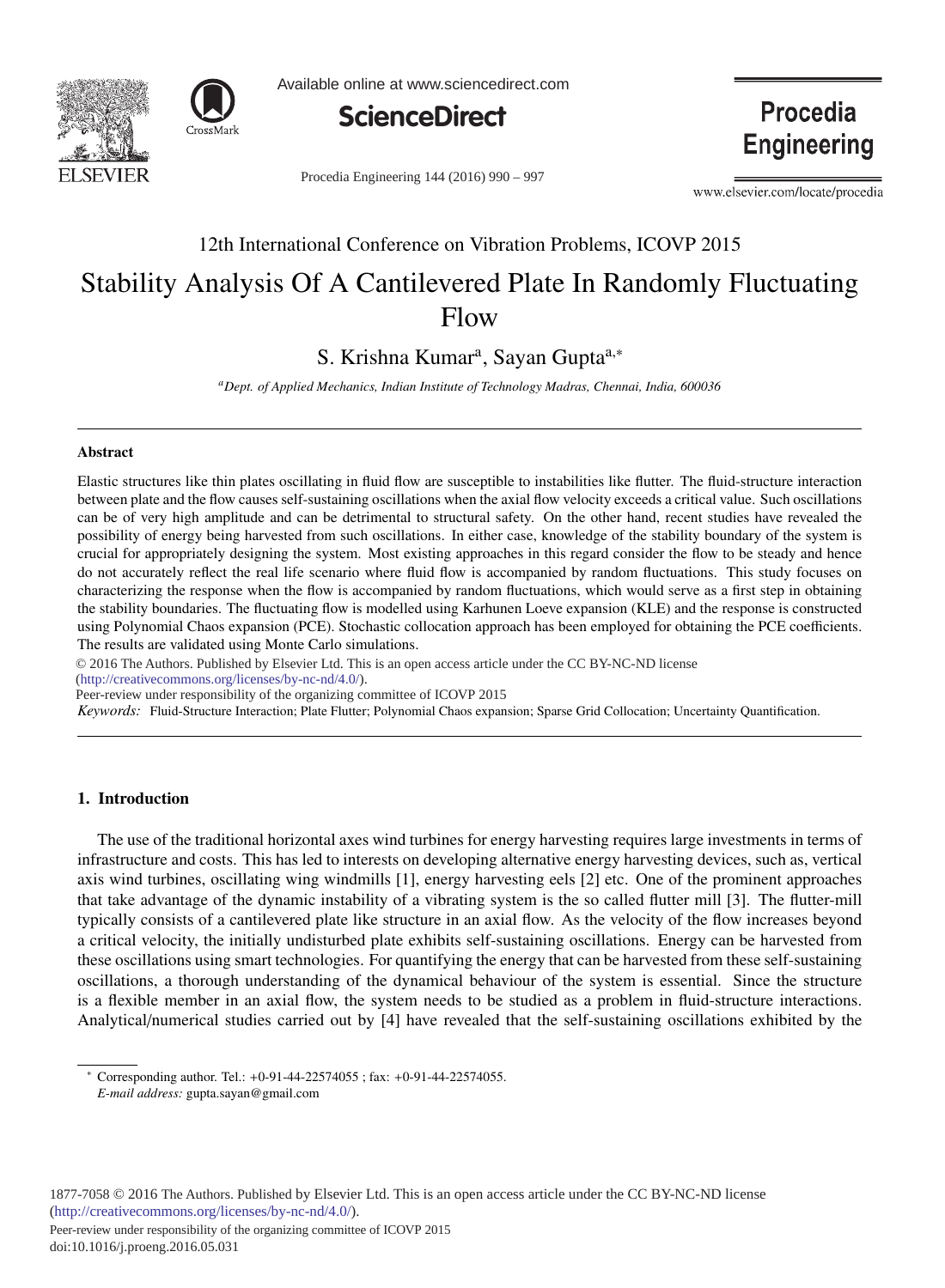plate beyond a critical velocity are due to dynamical instability resulting in flutter. For low flow speeds, an initially undisturbed plate remains in equilibrium, and for small initial perturbations, the oscillations die down. However, as the flow speed increases, the damping effects of the fluid decreases and beyond a critical flow velocity, the system undergoes a Hopf supercritical bifurcation.

The design of energy harvesters requires a thorough understanding of the dynamical behaviour and stability regimes of the dynamical system at different flow conditions. Studies carried out in the literature have considered only steady flow conditions. However, in real life situations, the flows are usually accompanied by fluctuations which exhibit both long term and short term variations. The random fluctuations that occur at small time scales affect the behaviour of the dynamical system and alter the bifurcation and stability characteristics. It has been shown in the literature that sudden gustiness in the loadings can lead to a dynamical system exhibiting flutter instability at a wind velocity below the linear critical wind velocity as well [5]. In nonlinear systems, such behavior may also cause a premature transition to chaos [6]. Moreover, it has been recently established that aero-elastic limit cycle oscillations are very sensitive to the presence of uncertainty [7, 8]. Therefore, a thorough understanding of these phenomena is essential for developing reliable energy harvesting systems. The focus of this study is to gain an understanding of the behaviour of a cantilevered plate in a randomly fluctuating wind flow, and how the random fluctuations in the flow affect the stability regimes.

The aero-elastic governing equations of motion for fluttering plates represent a set of coupled nonlinear partial differential equations, with the coupling between the structure and fluid degrees of freedom being explicitly modeled through analytical semi-empirical models [4]. In this study, we focus on incorporating into the model the additional complexities arising due to the fluid flow being modeled as random processes in time. The corresponding uncertainties associated with the fluid flow propagate through the nonlinear dynamical system and manifests itself in terms of the structure response. Since the deterministic computational models available for plate flutter systems use complicated governing equations whose solutions are time consuming, the use of Monte Carlo simulations (MCS) as a tool for uncertainty quantification can be computationally prohibitively expensive. Instead, in this study, we use polynomial chaos expansion (PCE) based methods for uncertainty quantification. PCE has been used for uncertainty quantification in a host of fluid structure interaction problems [9–14]. The underlying principle in this approach lies in transforming the problem into a space spanned by a set of random orthogonal basis functions and obtaining expressions for the response quantities in terms of a series expansion, which serves as a meta-model for the complicated nonlinear dynamical system. The crux in this approach lies in estimating the corresponding projections for the response along the random basis functions. Rather than using the intrusive stochastic Galerkins approach, which leads to a new set of coupled equations whose solution itself may require development of new computational algorithms, we use the stochastic collocation based approach. This approach requires the solution of the forward problem corresponding to the collocation points, which can be carried out using the algorithms available for the solution of the deterministic system. However, as the stochastic dimension associated with the problem increases, the number of collocation points at which the forward problem needs to be solved increases as a tensor product and can soon become as computationally intensive as MCS. To mitigate this so called "curse of dimensionality we use a sparse grid based collocation approach [15, 16].

The paper is structured as follows: The formulation for the deterministic plate flutter problem as per [4] is briefly explained in Section 2.1. Section 2.2 discusses Karhunen- Loeve expansion of the random flow and brief descriptions of the Polynomial Chaos Expansion and the stochastic collocation are presented in Section 2.3. The results and inferences are discussed in section 3.

#### 2. Deterministic modelling and uncertainty quantification

# *2.1. Modelling flow-plate interaction*

A flat flexible thin plate fixed at the leading edge and free at the trailing edge is assumed to have been placed in an axial fluid flow. The plate is considered to be of finite length and of infinite width so that the investigations can be restricted to a two-dimensional analysis. To account for large oscillations in the structure, a nonlinear structural model has been used. Since the plate is thin and the strains generated are low, the plate is modelled as an inextensible Euler-Bernoulli beam. The fluid loads on the plate are calculated through an unsteady lumped vortex model, considering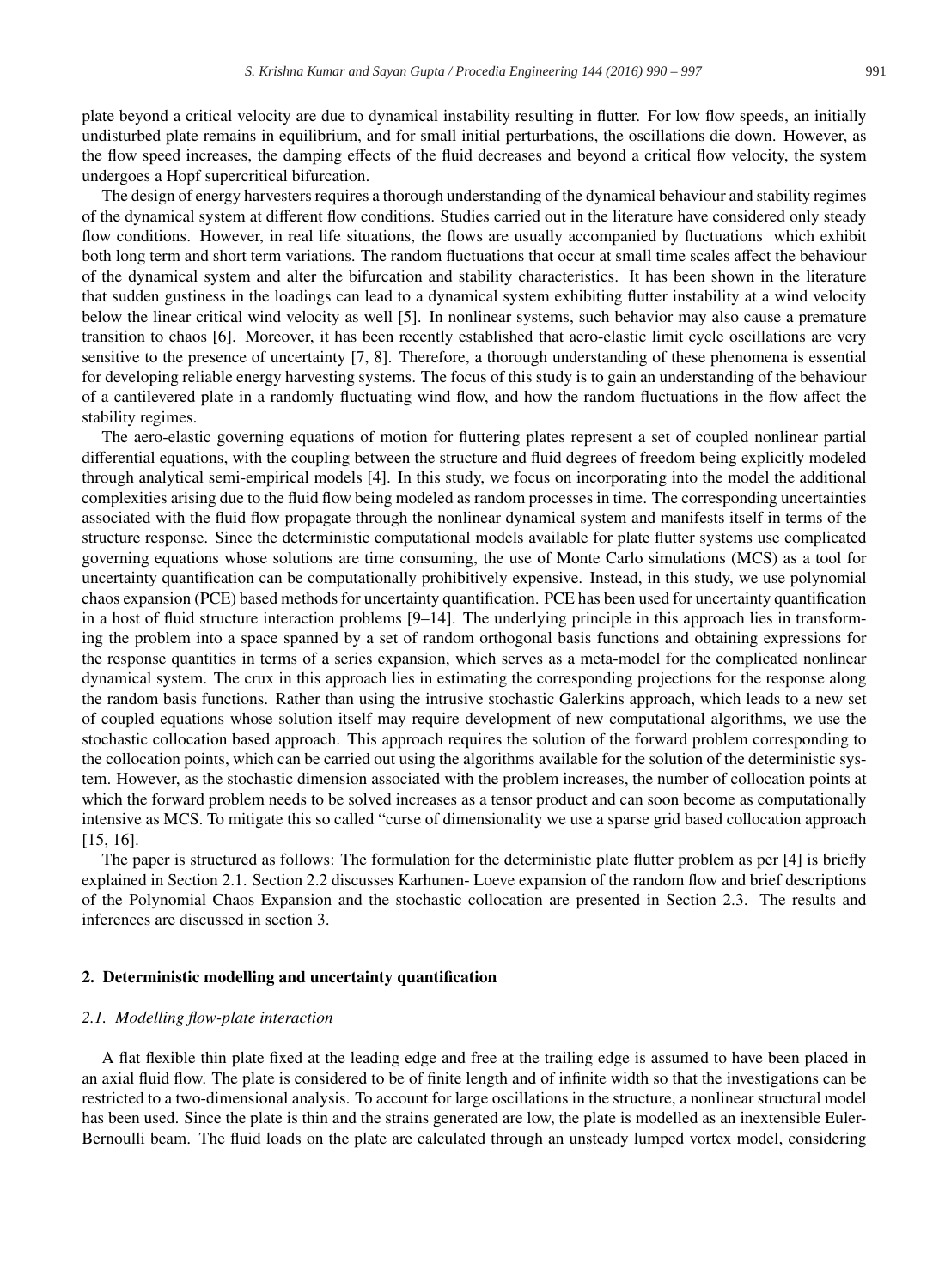

Fig. 1. (a) Schematic of lumped vortex model

flow to be inviscid and incompressible with discrete lumped vortices (Fig.1). The damping behavior is modeled using the Kelvin-Voigt model theory and the viscous effects of the flow are incorporated in the model through a nondimensional drag coefficient  $C_D$ . The bound vortices on the panels, instantaneously formed wake vortices and  $C_D$ together contribute to the lift and drag forces. The non-dimensional equations of motion are given by

$$
\ddot{w} + \left(1 + \alpha \frac{\partial}{\partial \tau}\right)[w''''(1 + w'^2) + 4w'w''w''' + w'^3] + w' \int_0^s (\dot{w}'^2 + w'\ddot{w}')ds
$$
  

$$
-w'' \int_s^1 \left[ \int_0^s (\dot{w}'^2 + w'\ddot{w}')ds \right] ds = \mu U_R^2 \left(f_L - w' f_D + w'' \int_s^1 f_D ds\right).
$$
 (1)

Here, *w* is the non-dimensional transverse displacement, *v* is the non-dimensional longitudinal displacement, *s* is non-dimensional coordinate along the plate centerline,  $\tau$  is the non-dimensional time,  $\mu$  is the mass ratio,  $\alpha$  is the non-dimensional material damping coefficient, and  $f_L$  and  $f_D$  are respectively the lift and drag forces [4]. To solve for  $w(x, \tau)$ , the transverse deformation is expanded in terms of generalized coordinates  $q_m(\tau)$  and Galerkin eigenfunctions  $\phi_m(x)$  as

$$
w(x,\tau) = \sum_{m=1}^{M} q_m(\tau)\phi_m(x),\tag{2}
$$

where,  $M$  is the number of dynamical modes considered. Substituting for in Eq.(1) and applying Galerkins method, a set of coupled ordinary differential equations are obtained as

$$
\ddot{q} + A_i q_i + \alpha A_i \dot{q}_i + B_{imnl} q_m q_n q_l + \alpha B_{imnl} (\dot{q}_m \dot{q}_n \dot{q}_l + q_m \dot{q}_n q_l + q_m q_n \dot{q}_l) + C_{imnl} q_m (\dot{q}_n \dot{q}_l + q_n \ddot{q}_l) = f_i,
$$
\n(3)

where,  $A_i$ ,  $B_{imnl}$ ,  $C_{imnl}$  are constant coefficients derived from the modes and their derivatives.  $f_i$  are the generalized loads calculated from the lift force and drag force across the plate centerline.

The Houbolt method [4, 17] is used for the numerical solution of Eq. (3). The underlying principle here lies in representing the first and second derivatives of the state variables based on two backward approximations at time step k+1 and are expressed as

$$
\ddot{q}^{k+1} = \frac{\sum\limits_{j=1}^{4} a_j q^{k-j+2}}{\Delta \tau^2}, \quad \dot{q}^{k+1} = \frac{\sum\limits_{j=1}^{4} b_j q^{k-j+2}}{\Delta \tau}.
$$
\n(4)

Here,  $a_j$ , *b<sub>j</sub>* are constants specific to the fourth order scheme given above. Substituting these approximations into Eq.(3) yields

$$
D_i q_i + \lambda_{3i} + E_{imnl} q_m q_n q_l + F_{imnl} \lambda_{2m} q_n q_l + C_{imnl} q_m (\lambda_{2n} \lambda_{2l} + q_n \lambda_{1l}) = \Delta^2 f_i,
$$
\n(5)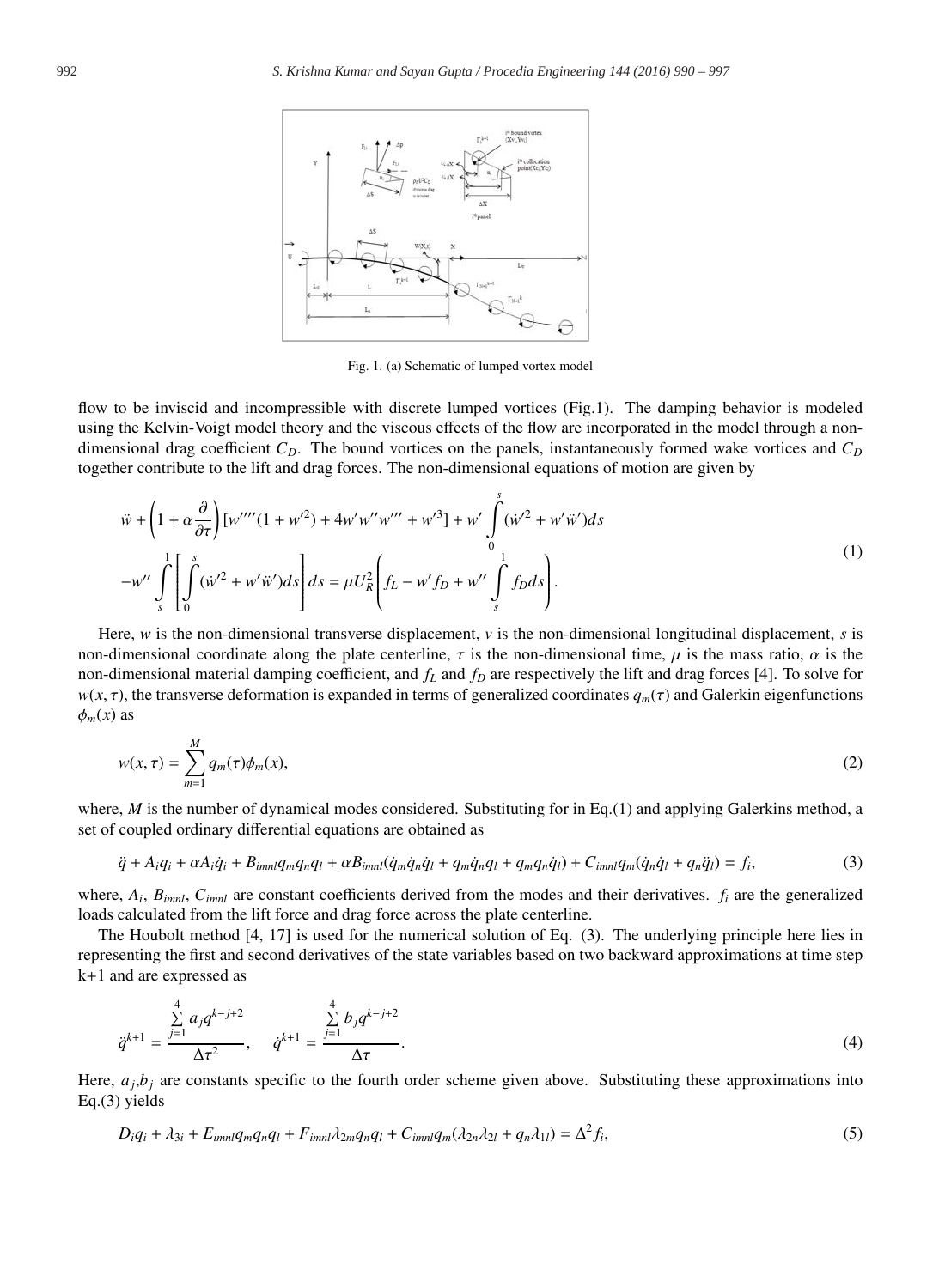where,  $\lambda_{1i}$ ,  $\lambda_{2i}$ ,  $\lambda_{3i}$  are time dependent coefficients,  $D_i$ ,  $E_{imnl}$  and  $F_{imnl}$  are constant coefficients dependent on time step size Δτ, *Ai*, *Bimnl* and *Cimnl*. Solving these equations require appropriate selection of the following parameters: number of modes *M*, number of panels considered on the plate *N*, time step size  $\Delta\tau$  and nondimensional length of truncated wake street *lW*. Eq. (5) was numerically solved in MATLAB for 200 panels, 6 modes, using a time step size of 0.001 and a non-dimensional truncated wake street length of 40. The other parameters considered were mass ratio of 0.2, reduced velocity of 13, material damping coefficient of 0.004 and viscous drag coefficient was assumed to be zero.

## *2.2. Modelling random flow using Karhunen-Loeve Expansion*

Uncertainty quantification in any system is a three step process involving parametrization of uncertainty, simulation of system response and probabilistic analysis of the response [16]. Karhunen-Loeve expansion (KLE) involves a biorthogonal decomposition of the correlation function of the process. A stochastic process *U* is expanded using KLE as,

$$
U(x,\theta) = \sum_{i\geq 1} \sqrt{\lambda_i u_i(x)\eta_i(\theta)},
$$
\n(6)

where, *x* may be a scalar or vector,  $\lambda_i$  and  $u_i(x)$  are the eigenvalues and eigenvectors of the correlation function of the process  $U(x, \theta)$  and  $\eta_i(\theta)$  are zero mean, unit variance and mutually uncorrelated random variables. In this study, the fluctuating fluid flow is assumed to be a Gaussian process with an auto-correlation function,

$$
R_{xx}(\tau) = \sigma^2 \exp(-c\tau^2),\tag{7}
$$

where,  $\sigma^2$  is the variance of the process, *c* is a measure of the correlation time and  $\tau$  is the time lag for which correlation is calculated. The values for  $\sigma$ , and c have been taken to be 0.1 and 1. The time step used in the simulation is 0.001 non-dimensional units and the correlation time is about 2.5. The eigenvectors of the correlation matrix thus obtained and Gaussian random variables generated through pseudo-random number generator together provide the bi-orthogonal bases using which the KLE of the inflow fluctuations is constructed.

#### *2.3. Modelling the response through Polynomial Chaos Expansion (PCE)*

Polynomial chaos expansions (PCE) are typically used to analyze the propagation of uncertainties from the input to the system response. In PCE, a stochastic process is expanded in terms of mutually orthonormal polynomial functionals of random variables. Typically, this involves writing the process as

$$
U(x,\theta) = \sum_{k=0}^{N} u_k(\theta) \Psi_k(\theta),
$$
\n(8)

where, *N* is the number of terms in the expansion,  $\Psi_k(\theta)$  is the *k*th probabilists' Hermite polynomial of the random variable(s)  $\theta$  which constitute the random basis functions and  $u_k(\theta)$  is the coefficient of the *kthterm*. The choice of the polynomials is based on the Askey scheme [16]. The coefficients of the polynomials can be found using stochastic Galerkin method which involves solving a set of coupled equations. For most problems, this may require high computational effort and special solvers and hence non-intrusive methods like stochastic collocation are generally preferable for computing the coefficients. The coefficients  $u_k(\theta)$  are found using the relation,

$$
u_k(x) = \frac{\langle U_i(x_i), \Psi_k \rangle}{\langle \Psi_k^2 \rangle},\tag{9}
$$

where

$$
\langle U_i(x_i), \Psi_k \rangle = \int_{\Theta} U(x, \theta) \Psi_k(\theta) dP(\theta).
$$
\n(10)

The dimensions of these integrals depend on the number of random variables considered in PCE. Closed form approximations of these integrals are not possible and one has to resort to numerical techniques. Most commonly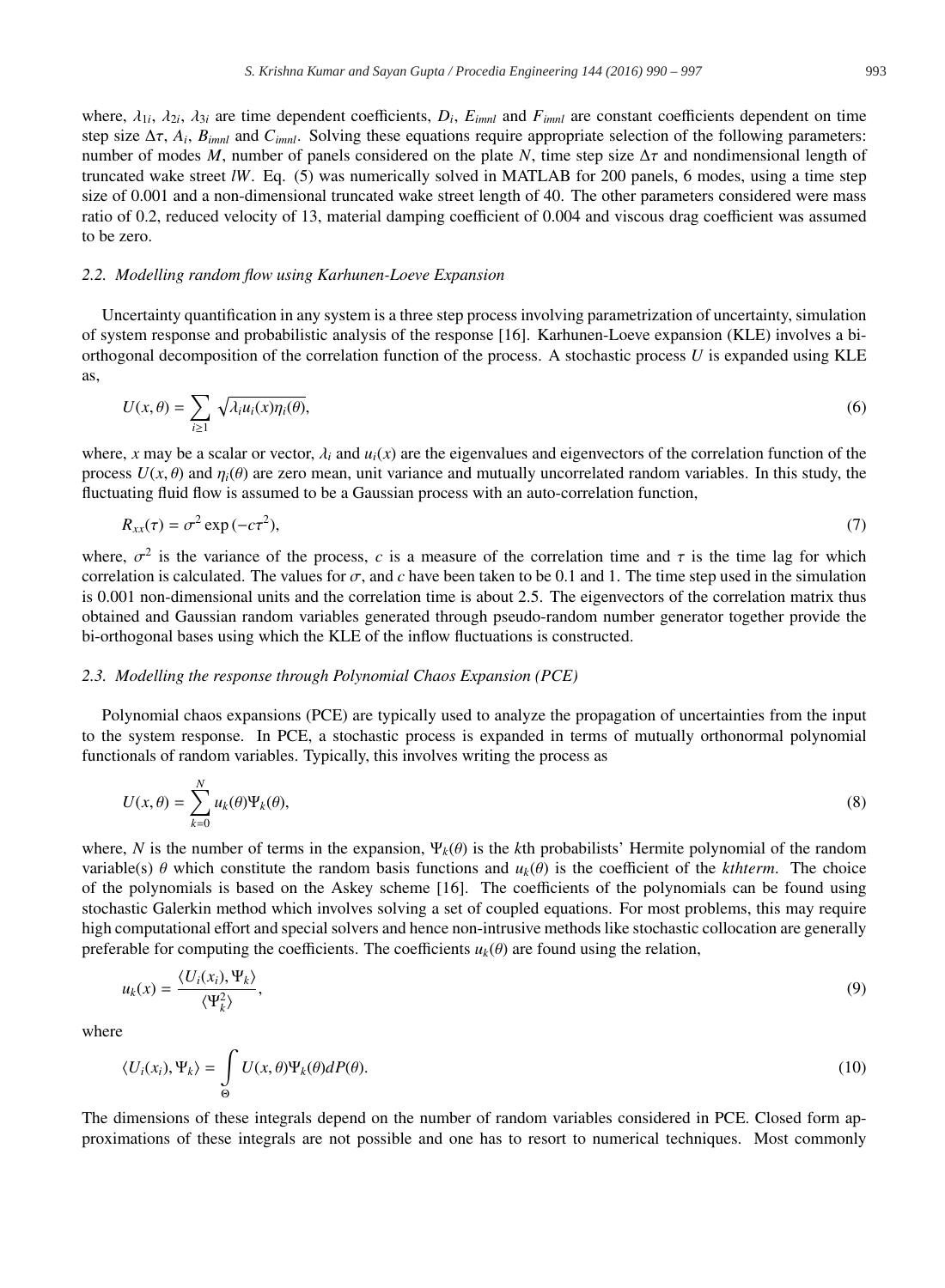

Fig. 2. (a) to (d) Time histories and phase plots of transverse and longitudinal displacements respectively for deterministic case with reduced velocity 13;. (e) shows bifurcation diagram for the deterministic case; (f) compares transverse displacements for a steady inflow and randomly fluctuating inflow.

used numerical quadrature schemes are Gauss-Hermite, Gauss- Lagrange and Gauss-Laguerre rules. For performing multi-dimensional integrals, a tensor product of the 1-dimensional rule is generally used. However, this leads to an exponential increase in the number of quadrature points for high-dimensional systems. To alleviate this problem Smolyak construction based sparse grid techniques can be used. While in conventional collocation, tensor products of one-dimensional quadrature form the *n*-dimensional quadrature scheme, Smolyak construction is based upon tensor product of difference formulas of quadratures and results in fewer number of quadrature points for any given order [15]. In Smolyaks construction, *n*-dimensional quadrature is constructed as the summation of tensor products of all possible set of 1-d difference quadrature rules, whose orders *li* satisfy the following rule,

$$
\sum_{i}^{N} l_i \le l + N - 1. \tag{11}
$$

Here, *l* is the required order of *n*-d quadrature and *N* is the number of random variables (stochastic dimension) considered [16]. Since it is convenient to construct sparse grids over nested quadrature rules, Gauss-Patterson, Clenshaw-Curtis and Fejer rules are commonly used in place of Gauss-Hermite rule. In this work, both Gauss-Hermite based tensor grid and Gauss Patterson based sparse grid approaches have been employed.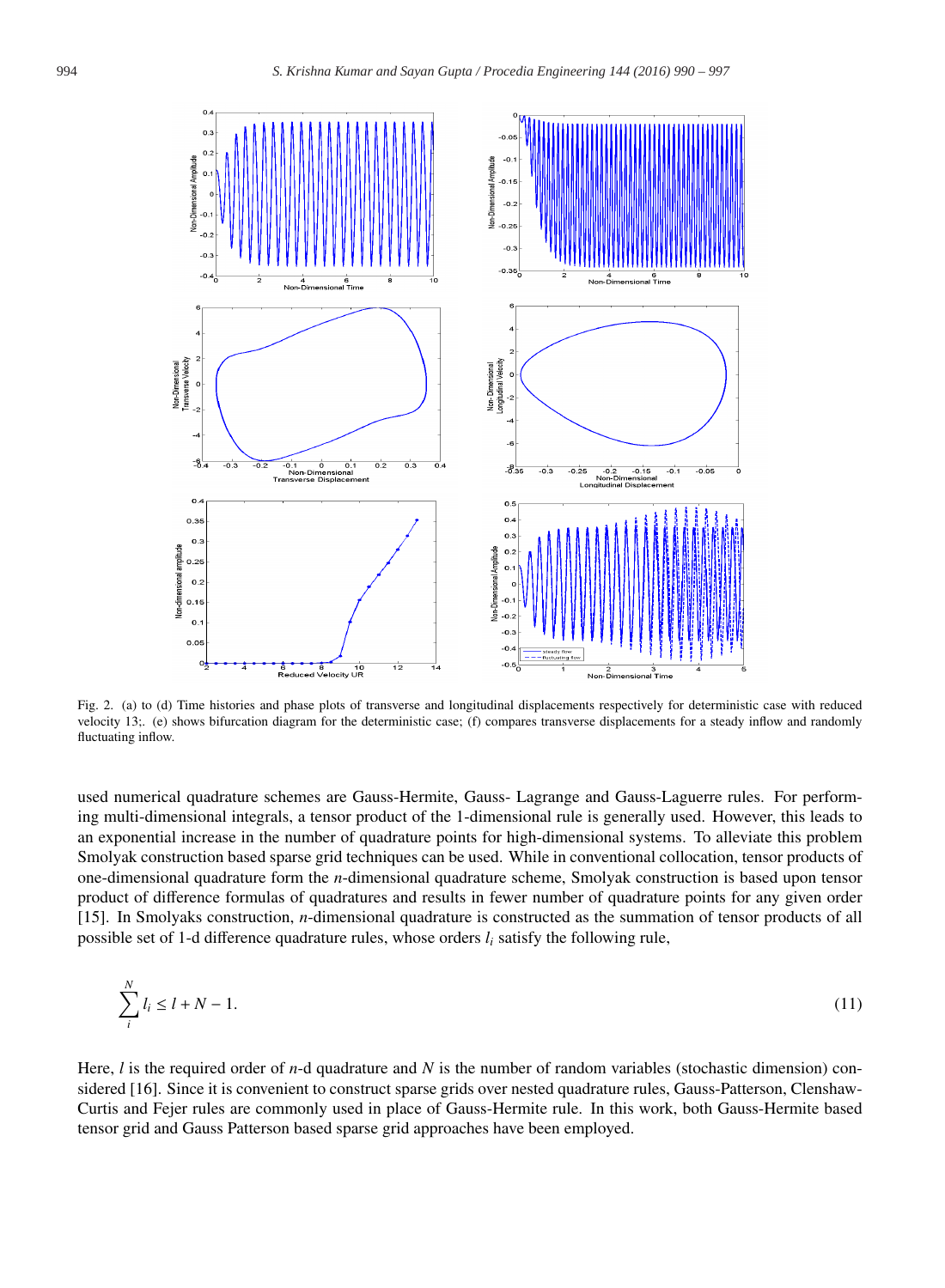

Fig. 3. (a) Autocorrelation assumed for the random inflow; (b)-(c) Eigenvalues and sample eigenvectors of the correlation matrix; (d) Sample realizations of random inflow simulated.

### 3. Results and discussion

The deterministic formulation was simulated for the parameter values given in section 2.1 for flow velocities varying from non-dimensional values of 2 to13. For the given parameters, the onset of flutter is observed at nondimensional velocity of 9.5 (Fig.2 (e)). Fig. 2(a) shows the time history of transverse displacement at a post-critical velocity of 13. Fig.2(b) shows the longitudinal displacement at the same velocity and Fig.2(c)-(d) show the phase plots for transverse and longitudinal displacements respectively. These figures are an indication the system undergoes limit cycle oscillations post the critical velocity. The fluid forces compensate the structural damping and the system thus has self-sustained oscillations which grow in amplitude with increasing velocity. As discussed in section 1, such oscillations are reported to be sensitive to uncertainties in fluid flow. Fig.2 (f) indicates that the random fluctuations in flow cause the response flutter amplitude also to fluctuate. It seems that the deviation of the fluctuating limit cycle from the steady one increases with time, indicating the effect of uncertainty on the system dynamics accumulates over time.

Figure 3(a) shows the assumed correlation function for the flow fluctuations. The correlation time is approximately 2.5 non-dimensional units. Fig.3 (b) shows the values of the largest 25 eigenvalues and Fig.3(c) shows the first, third and fifth eigenvectors of the correlation matrix. The number of eigenvectors to be considered for simulating the inflow is taken such that the following relationship is satisfied:

$$
\sum_{i}^{n} \lambda_i \ge 0.9 \sum_{i}^{N} \lambda_i. \tag{12}
$$

Here, *n* refers to the number of eigenvectors considered and *N* refers to the total number of eigenvectors. Thus, 8 eigenvectors were used in KLE. Some sample simulated inflow realizations have been shown in Fig.3 (d) for the chosen values of  $\sigma$  and c in Eq.(7). It should be noted that the number of eigenvectors considered depends on the values of  $c$  and a higher  $c$  corresponds to more eigenvectors for a given condition similar to Eq.(11). The PCE of the response is constructed over two random variables and the tensorial grid for the orders 3,4,5 of 1-dimensional Gauss-Hermite Quadrature are shown in Fig.4(a). The sparse grids for orders 3,4 of Gauss-Patterson quadrature are shown in Fig.4 (b). The Gauss-Patterson quadratures of order 3 and 4 contain 7 and 15 quadrature points respectively, and are nested. Fig. 4(c) and Fig.4(d) show the probability density functions for PCE and MCS for tensored and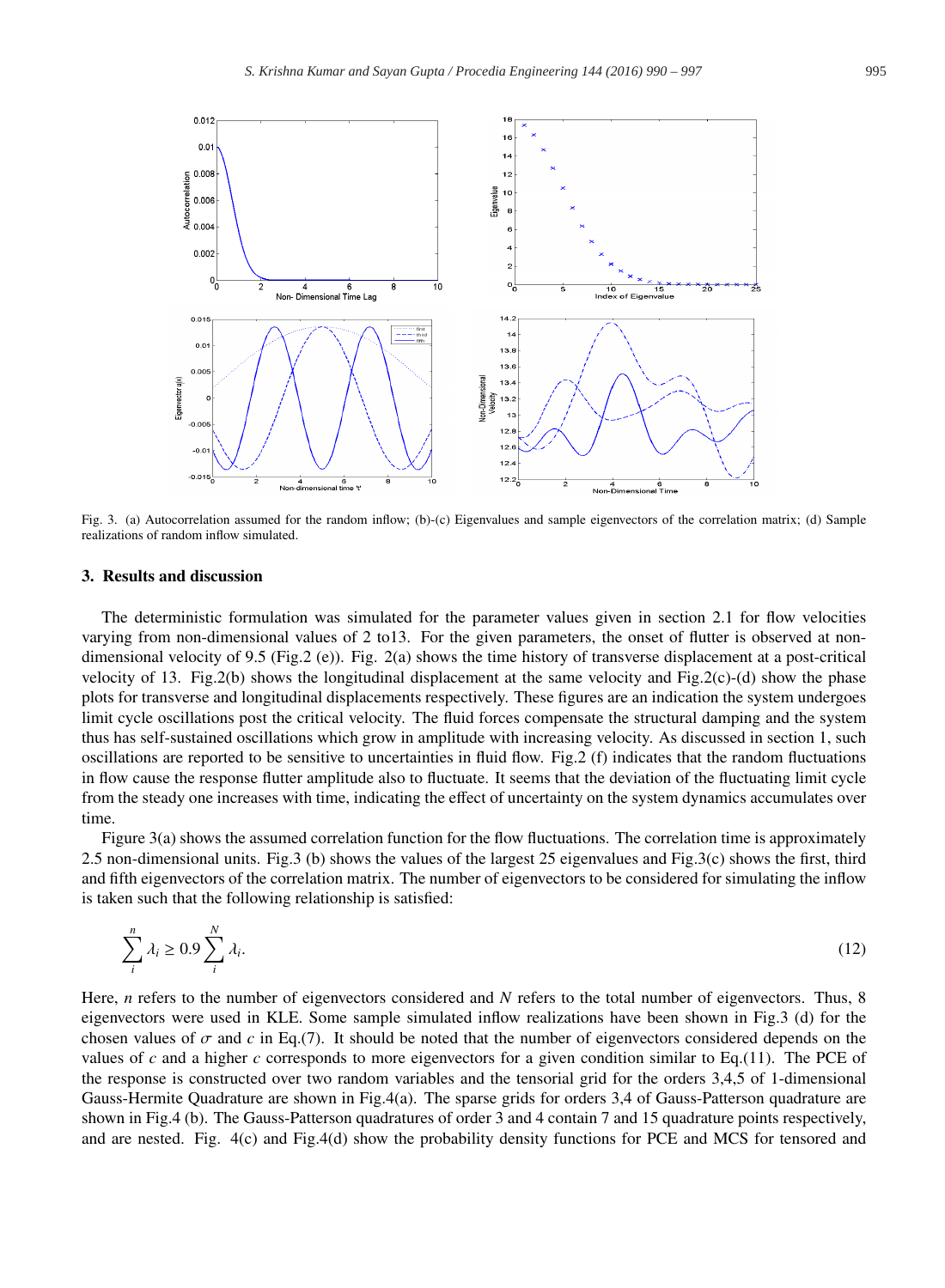sparse grid respectively. The tensor grid is built upon 5th order Gauss-Hermite rule and the sparse grid is built upon a 4th order Gauss Patterson rule. The figures show that PCE matches the MCS reasonably well in both cases. It must be noted that the number of eigenvectors (and hence random variables) considered in KLE is 8 whereas the number of random variables in PCE is taken to be 2. This indicates that a lower order PCE is sufficient to approximate the effect of higher order *i.e.*, input random variable-random fluctuating flow. This optimal stochastic dimension of PCE and the optimal collocation grid order are possible subjects for further exploration.



Fig. 4. (a) Tensor grid of 1-d Gauss-Hermite quadrature rules of 3,4,5; (b) sparse grid of order 3,4 Gauss-Patterson quadrature rules; (c) (d) Probability density functions of the extreme values for MCS and PCE for tensor grid collocation of 5th order and sparse grid collocation of 4th order respectively.

## 4. Conclusion

Effect of uncertainty on the flutter of a cantilevered plate in randomly fluctuating axial flow has been discussed. The fluctuating inflow has been simulated using Karhunen Loeve expansion and a polynomial chaos based method has been employed for uncertainty quantification of the system. Stochastic collocation, both tensor-grid based and sparsegrid based, has been employed and the estimates of the PDF of the extreme values of response obtained using both these approaches match reasonably well with the estimates obtained from Monte Carlo simulations. The development of sparse grid collocation for the problem is significant since it enables us to perform uncertainty quantification for inflows with shorter correlation length, thus requiring more KLE eigenvectors. This, in turn, means more random variables in PCE leading to prohibitively large number of collocation points in the case of tensored grid. Hence the proposed sparse grid collocation based PCE for the plate flutter problem promises to be a computationally efficient alternative to MCS for uncertainty quantification.

#### References

- [1] W. McKinney, J. DeLaurier, Wingmill: an oscillating-wing windmill, Journal of Energy 5, no. 2 (1981) 109–115.
- [2] J. J. Allen , A. J. Smits, Energy harvesting eel, Journal of fluids and structures, 15(3) (2001) 629–640.
- [3] L. Tang, M. P. Padoussis, Jin Jiang, Cantilevered flexible plates in axial flow: energy transfer and the concept of flutter-mill, Journal of Sound and Vibration 326 no. 1 (2009) 263–276.
- [4] L. Tang, et al. ,On the instability and the post-critical behaviour of two-dimensional cantilevered flexible plates in axial flow, Journal of Sound and Vibration 305 no. 1 (2007) 97–115.